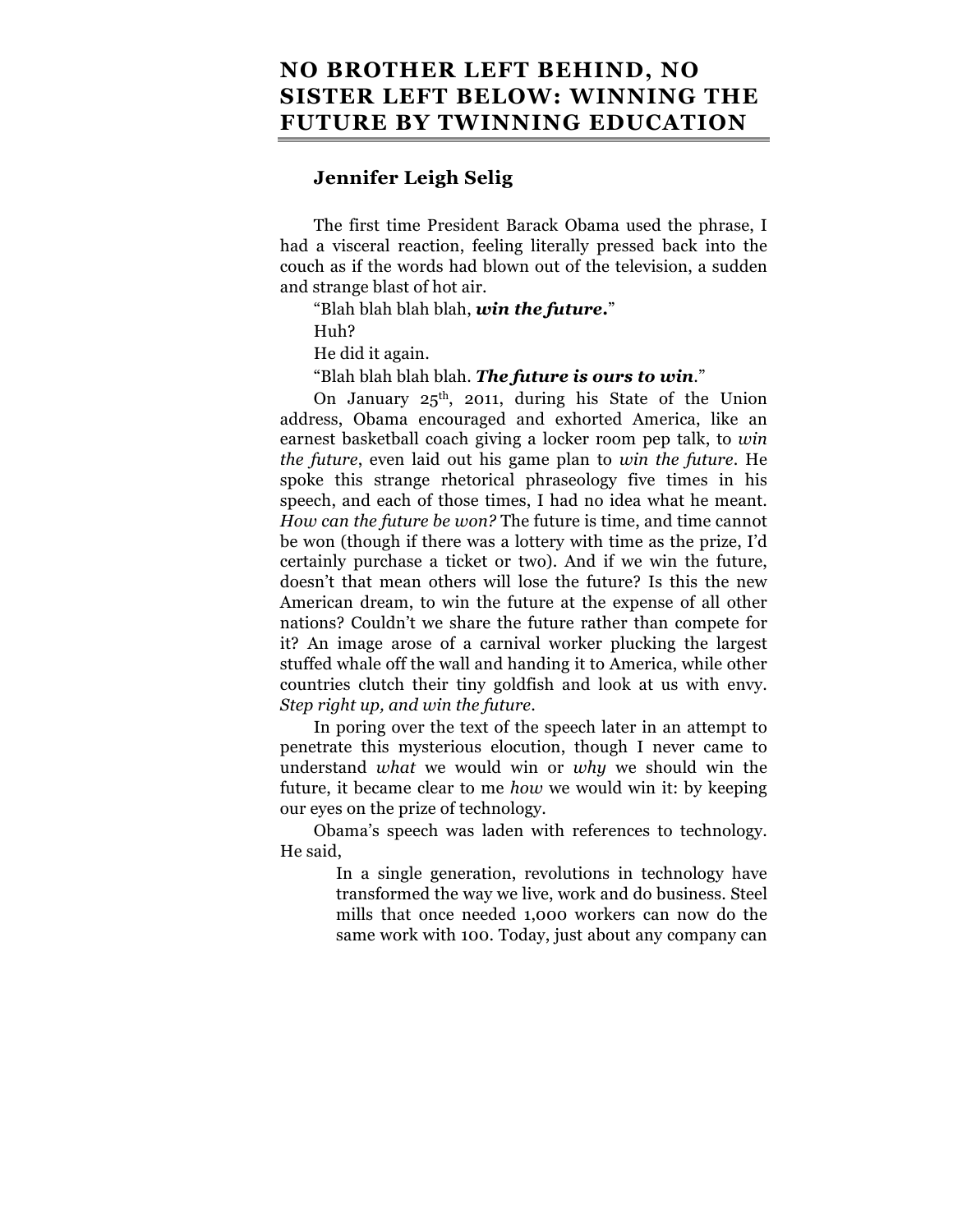set up shop, hire workers, and sell their products wherever there's an Internet connection.

Meanwhile, nations like China and India realized that with some changes of their own, they could compete in this new world. And so they started educating their children earlier and longer, with greater emphasis on math and science. They're investing in research and new technologies. Just recently, China became the home to the world's largest private solar research facility, and the world's fastest computer. (Obama 2011)

With a silicon chip on his shoulder, determined to defend against the competition from teams China and India, Obama laid out our offensive strategy.

> The first step in winning the future is encouraging American innovation. None of us can predict with certainty what the next big industry will be or where the new jobs will come from. Thirty years ago, we couldn't know that something called the Internet would lead to an economic revolution. What we can do—what America does better than anyone else—is spark the creativity and imagination of our people. We're the nation that put cars in driveways and computers in offices; the nation of Edison and the Wright brothers; of Google and Facebook. In America, innovation doesn't just change our lives. It is how we make our living. (Obama 2011)

He continued, "Maintaining our leadership in research and technology is crucial to America's success. But if we want to win the future—if we want innovation to produce jobs in America and not overseas—then we also have to win the race to educate our kids." And that education, he told us, would heavily favor science and math, the twin legs upon which technology runs.

"Race to the Top" is the name of the Obama administration's educational agenda, replacing Bush's "No Child Left Behind." Bush's double negative horizontal metaphor was replaced with Obama's positive vertical metaphor. Where we once had a Texas rancher for a president who would herd up all the sheep, making sure none were left behind in the field, we now had a basketball coach for a president who would race us down the court to win the big game by slam dunking the ball over the top of the rim. The names on the backs of the shirts of the players: Google and Facebook.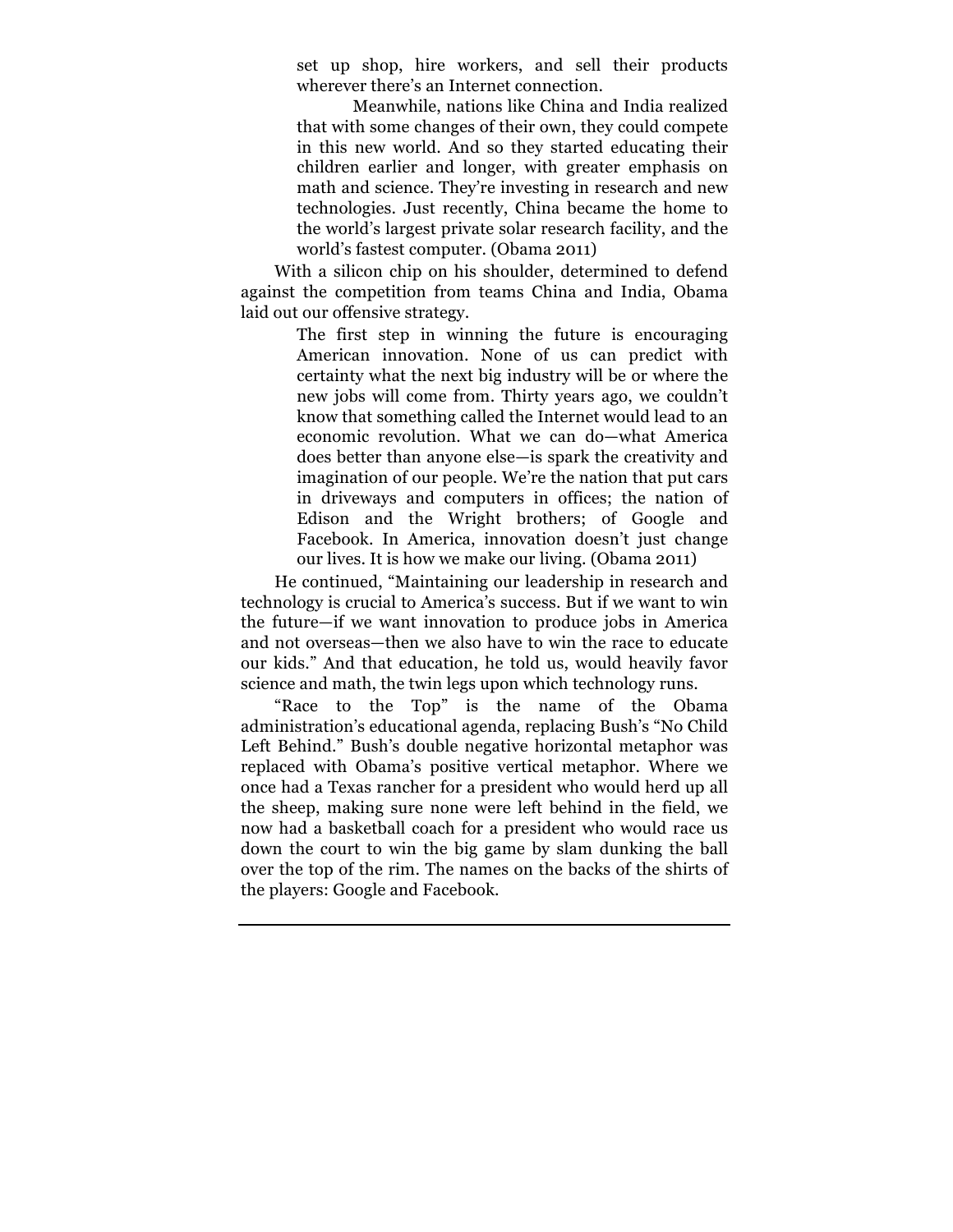Fifty years prior to this speech, America was poised to lose a race to the top known as "The Space Race." In the late 1950's and through the 1960's, America and Russia competed for the coveted prize of being the first country to launch a human into space. The Soviet Union won by orbiting Yuri Gagarin on April 12, 1961. It took America a full three weeks before it launched Alan Shepard. He missed the hoop; he failed to achieve orbit. It would be almost another year before astronaut John Glenn became the first American to orbit the Earth, on February 20, 1962 (NASA 2010). About a week after Gagarin's flight, President John F. Kennedy sent a memo to Vice President Lyndon B. Johnson, asking him to look into the state of America's space program, and into other programs that could offer the nation the opportunity to catch up, to even or better Russia's score. Yes, we had lost the space race, Johnson replied, but we could win the moon race (NASA n.d.). President Kennedy seized the challenge, and quite brilliantly, he redefined the game, resetting the score back to zero-zero. The real race, he told the world, would not be won by achieving space, but by landing a man on the moon. In what became known as his "We Choose to Go to the Moon" speech, he stated, "No nation which expects to be the leader of other nations can expect to stay behind in this race for space." The United States would *not be left behind* in this *race to the top*, and what's more, it would come, it *must* come, in first place. President Kennedy made the stakes of the game clear.

> Yet the vows of this Nation can only be fulfilled if we in this Nation are first, and, therefore, we intend to be first. We set sail on this new sea because there is new knowledge to be gained, and new rights to be won, and they must be won and used for the progress of all people. For space science, like nuclear science and all technology, has no conscience of its own. Whether it will become a force for good or ill depends on man, and only if the United States occupies a position of pre-eminence can we help decide whether this new ocean will be a sea of peace or a new terrifying theater of war. (Kennedy 1962)

The stakes of the game were nothing less than War and Peace; the names on the backs of the shirts of the players were Communism and Capitalism, and each team was terrified the other would toss the bomb down the court and slam dunk their respective countries into oblivion. In the Cold War, technology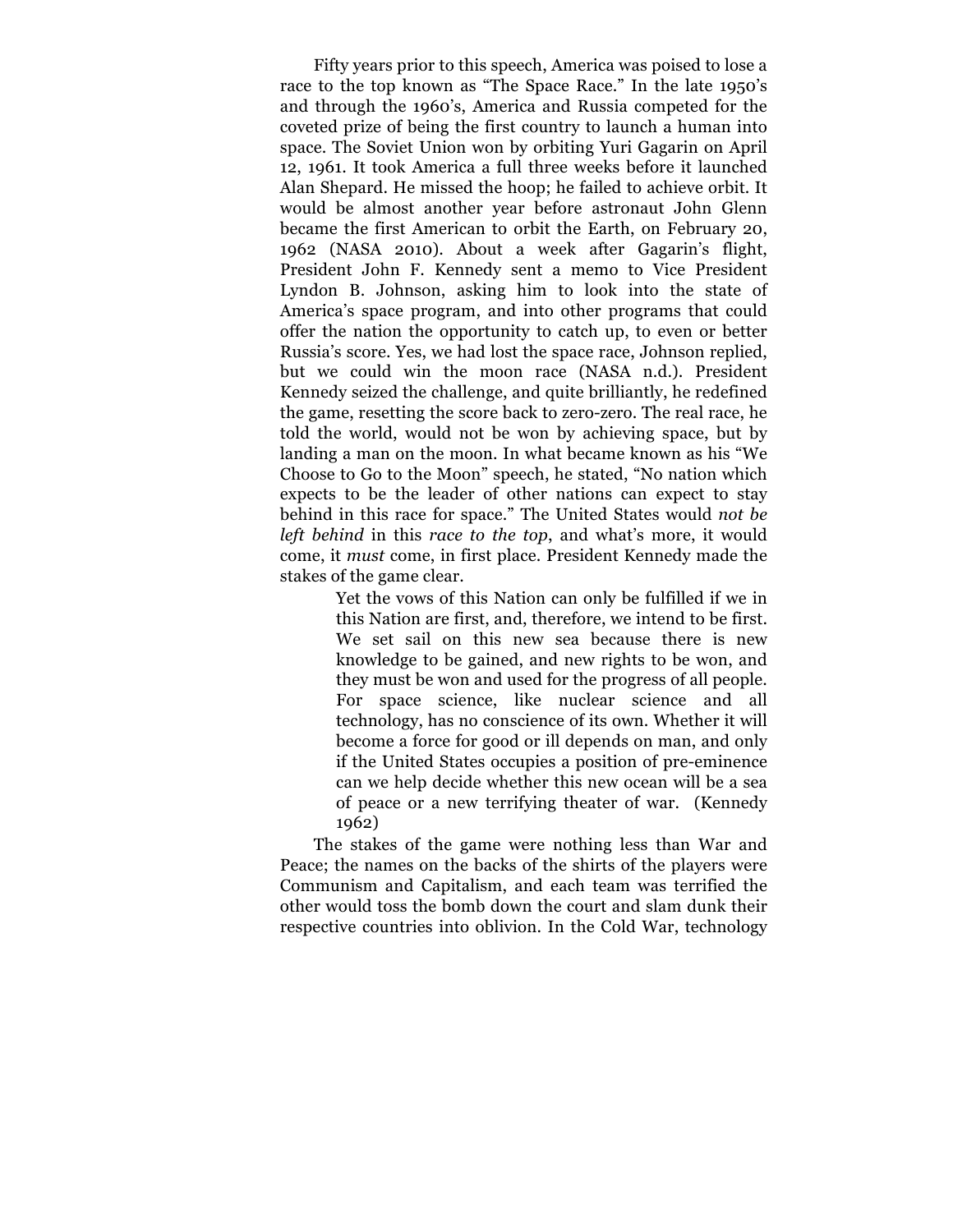was both offense and defense; the twin bombs, Atom and Hydrogen, were mean players.

In the country's vapid pursuit of the first moon landing, in January of 1962 the United States introduced Project Gemini, a two-crew-member spacecraft that would eventually support Apollo by developing the key technologies of space rendezvous and docking of two craft with flight durations that would simulate going to the Moon and back. Project Gemini launched ten missions between 1965 and 1966 (NASA 2000).

Between the time of Project Gemini's conception and birth, I was conceived and born, a double Gemini, sun and moon in the sign. My life is marked by the mythological twins, Castor and Pollux. Born of the same mother, they had two different fathers, one mortal, one immortal, making Pollux the immortal twin, and Castor the mortal one. When Castor died, Pollux asked Zeus to let him share his own immortality with his beloved twin to keep them together, and they were transformed into the Gemini constellation.

Pollux didn't want to leave Castor behind. Pollux didn't want to race to the top of the world while Castor was relegated to the underworld. This is a story of brotherly love, two twins living side by side in the cosmos, cooperative, not competitive.

The location where Kennedy gave his speech was important. It was at Rice University, a technical institution in Houston, Texas, which had just crowned Kennedy as an honorary visiting professor. On that blazingly hot day in late summer of 1962, Professor Kennedy declared that we would win the Cold War not by being left behind (we would not "flounder in the backwash") but by racing to the top ("space is there, and we're going to climb it") (Kennedy 1962). The game plan to win the Cold War

There was no brotherly love in the 50's and 60's between America and Russia, and there was no cooperation, only competition. In a sign of national humility that is hard to imagine today, President Kennedy admitted that his was the country left behind in the space race. In his "We Choose to Go to the Moon" speech, he stated, "To be sure, we are behind, and will be behind for some time in manned flight. But we do not intend to stay behind, and in this decade, we shall make up and move ahead" (Kennedy 1962).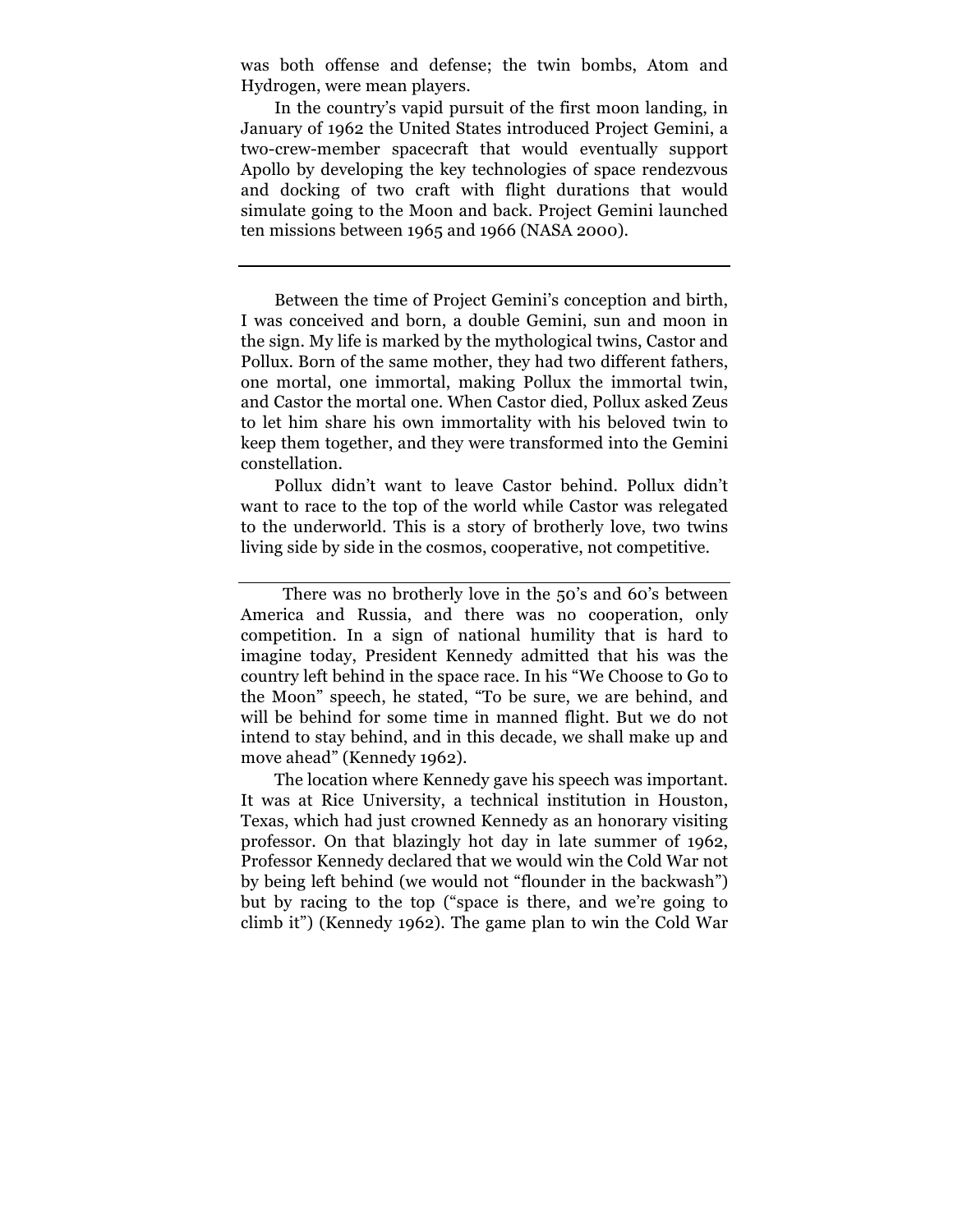was to come in first in the space race, thus winning the right to lead the future. Our educational system, already the whipping boy back then for everything wrong with our country, was blamed for our loss thus far, but on its back was also placed the power to win back the future. Plans were already underway to bolster our national technological prowess through strengthening those twin legs upon which technology runs: math and science. The United States' National Defense Education Act of 1958 increased funding for these goals from childhood education through the post-graduate level (U.S. Department of Education 2011).

Education was twinned with Defense in that act of 1958 and in President/Professor Kennedy's subsequent speech in 1962 on defense at an educational institution. Kennedy linked "our leadership in science and industry" and "our hopes for peace and security" with "the growth of our science and education" (Kennedy). Education was framed and understood as critical to national security. The nation was at risk; education was the difference between life and death, between mortality and immortality. If a humanities education must be left behind in favor of a technological education, surely the stakes warranted the one-legged approach.

What was at stake nearly 50 years later, when President Obama gave his "We Will Win the Future" speech? Why did he call this "our Sputnik moment," and promise to fund "the Apollo projects of our time"? Why did he tell the country that we need "to reach a level of research and development we haven't seen since the height of the Space Race"? (Obama 2011). Why was this mortal brother, Obama, echoing the language of his immortal brother, Kennedy, in calling for a focus on technology, on science and math, as a means of winning this race to the top?

The answer no longer lied in national security. It lied in something else entirely.

After we won the race to put a man on the moon in 1969 through the educational push for more math and science, there was a backlash of progressive education in the late 1960's and into the 1970's. The Open Education Movement or Open Classroom Movement focused on student-centered rather than curriculum-centered education, and much of the education featured the humanities (Cuban 2011). I entered school during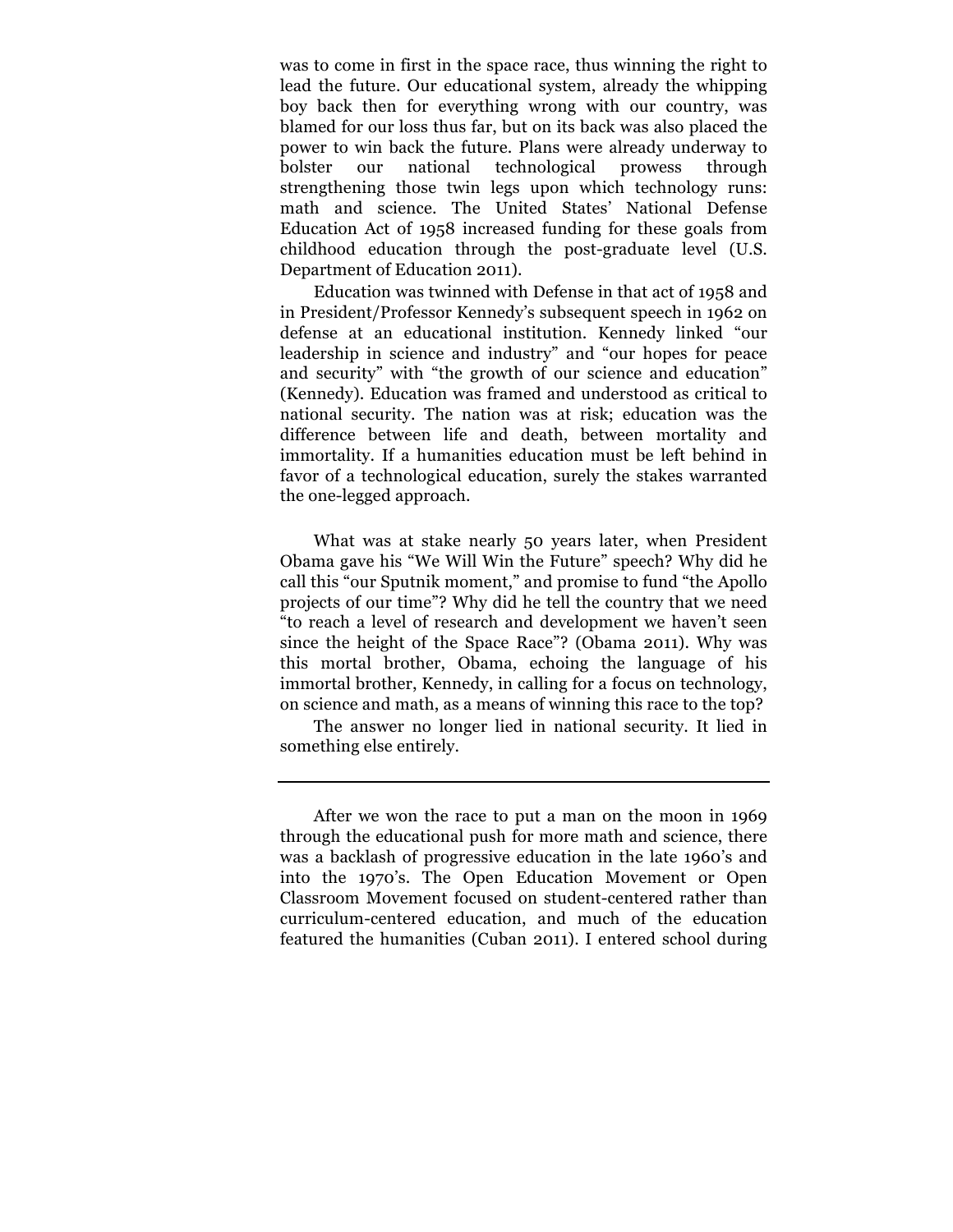those years. My school did not emphasize rote learning; I remember a little math and very little science but lots of reading, lots of literature, lots of history. We sat on rugs; there was art everywhere; we performed plays; we made a lot of dioramas and gave reports on history's heroes; we wrote on the walls; we moved through learning centers and when we finished our work, we could reward ourselves by returning to the center of our choosing; we were encouraged to find and follow our own bliss in the classroom. I was neither pushed to the top nor left behind; I was taught to cooperate with my classmates, not to compete. And while some parents complained that the school was far too lax, I remember feeling encouraged to challenge myself.

The sense of laxity led to the back-to-the-basics movement, where reading, writing, and arithmetic were stressed. There was too much freedom and indiscretion in our schools, so we got off the rugs and into our desks, got straightened up and serious again about education. In 1983, the National Commission on Excellence in Education published the report *A Nation at Risk* with its message that America was again in peril (U.S. National Commission on Excellence in Education 1983). It was no longer our national security but our economic security at stake, as the United States was falling behind such superpowers as Japan, Germany, and Korea, unable to compete with them economically. Education was once again the whipping boy, technology was once again extolled, and math and science were once again exalted as the keys to victory. We were falling behind in test scores, so test scores would be emphasized. The movement away from open education and toward standardization began, and reforms through the 1980's and 1990's led directly to the "No Child Left Behind" policy where The Test was the über-measure of all things excellent (Education Week 2004). Once again the humanities were swept ignominiously out the back doors of our schools; if not part of the problem, they were definitely not part of the solution.

Out the back door the humanities are still huddled, the mortal twin who dies a little death or is at least left gasping for breath each time technology is resurrected as the winning strategy. In a repeat of the pattern of the 1980's, in 2011 when Obama raised technology to god-like status, it was not in the name of national security, but rather, national prosperity. The competition, as Kennedy framed it in the 1960's, was for knowledge that would lead to a peaceful future. The completion,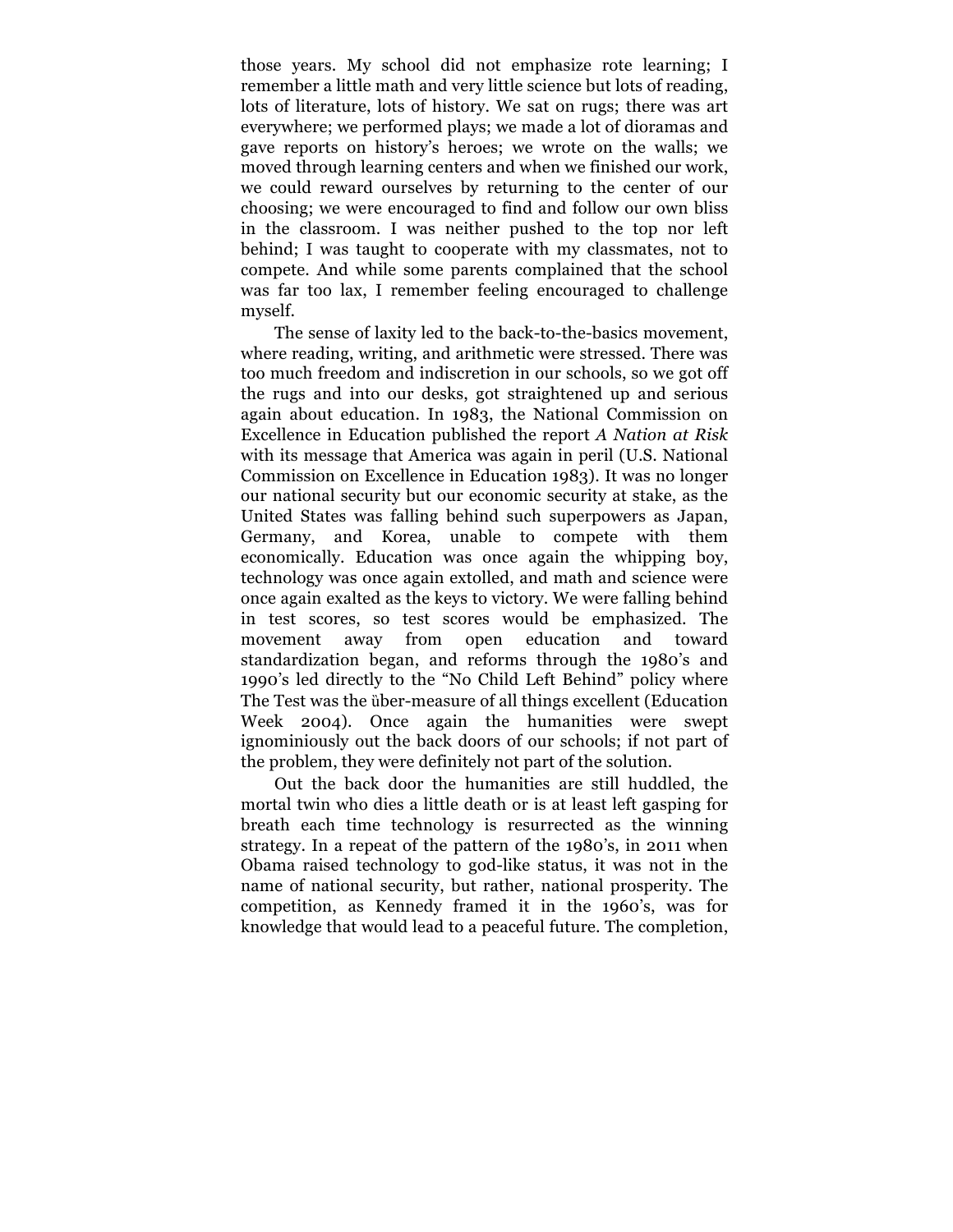as Obama framed it, was for jobs that would lead to a prosperous future. He told the nation, "The competition for jobs is real. But this shouldn't discourage us. It should challenge us. Remember—for all the hits we've taken these last few years, for all the naysayers predicting our decline, America still has the largest, most prosperous economy in the world" (Obama 2011). And to keep it that way, to ensure we would win the future, Technology would be the captain of our team, with Math and Science the point-guards. Humanities was benched for the game.

Perhaps as a double Gemini, it is my lot to root for the underdog. When the sun shines, I root for the moon. When the moon rises, I root for the sun. With Obama a cheerleader on the television for Team Technology, I became a cheerleader on the couch for Team Humanities. When Obama called, "We need to teach our kids that it's not just the winner of the Super Bowl who deserves to be celebrated, but the winner of the science fair" (Obama 2011), this Gemini responded, "What about the winner of the poetry contest?" When Obama called, "And over the next 10 years, with so many baby boomers retiring from our classrooms, we want to prepare 100,000 new teachers in the fields of science and technology and engineering and math," this Gemini responded, "What about 100,000 new teachers in the fields of art and literature and history and culture?" When Obama called the American Dream a dream of prosperity, this Gemini recalled an earlier leader who called the American Dream a dream of equality.

In all likelihood, I was conceived right around the time when Martin Luther King, Jr. delivered his galvanizing "I Have a Dream" speech. I like to imagine that the hot August air in 1963 on my young parents' college campus was infused with the electricity from that King's speech, and they coupled under the constellations, letting their "freedom ring from the curvaceous slopes of California." In that speech, King borrowed from the Bible when he stated, "I have a dream that one day every valley shall be exalted, every hill and mountain shall be made low, the rough places will be made plain, and the crooked places will be made straight, and the glory of the Lord shall be revealed, and all flesh shall see it together" (King 1963). These natural images of equality remove the horizontal and vertical planes which privilege top over bottom, ahead over behind, us over them.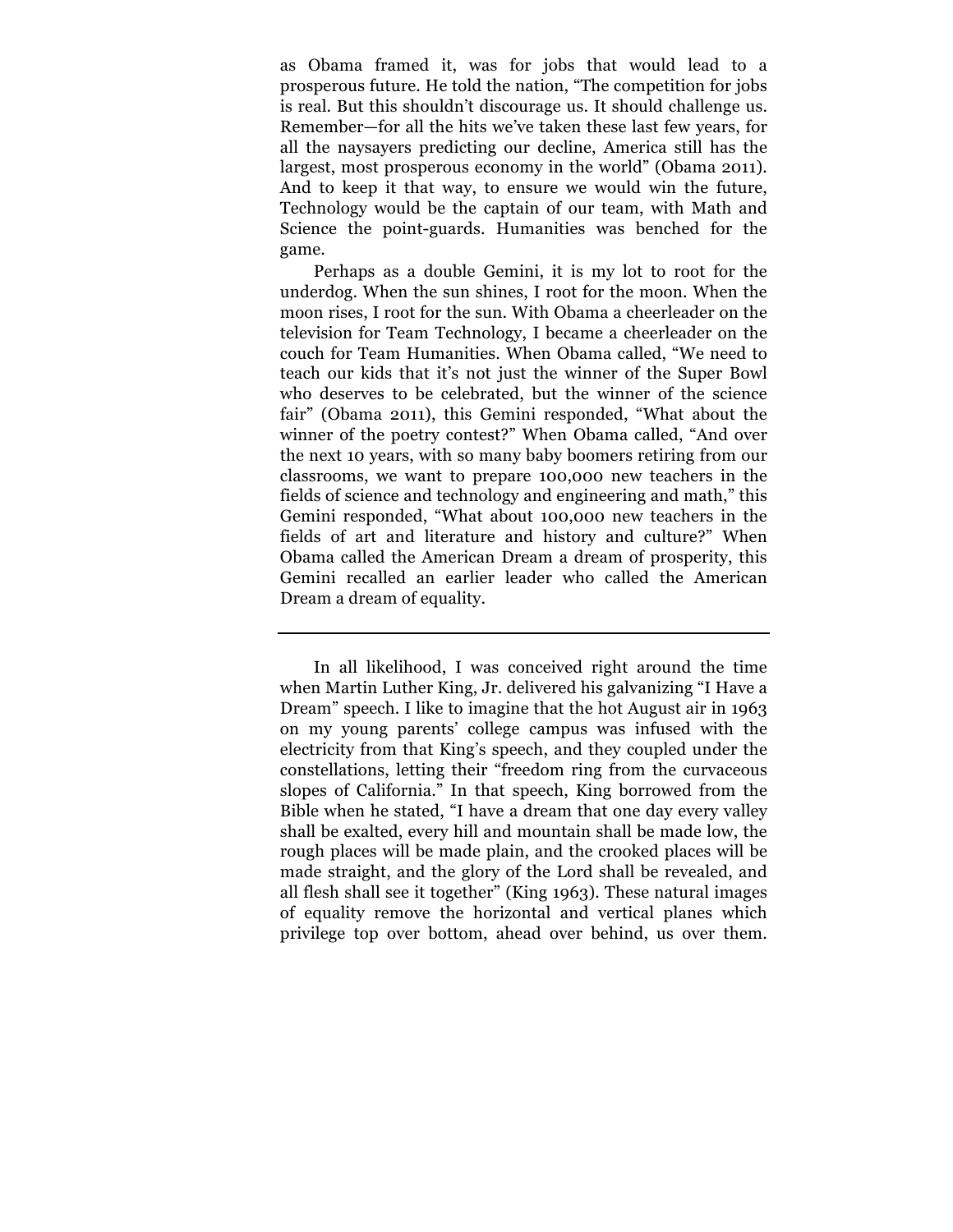There is no competition, only cooperation; *we all* shall see the glory of God. This was King's vision of how we would win the future—together. Both Castor and Pollux will make it to the Promised Land, no brother (or sister) left behind, no brother (or sister) left below.

King came of age during the Cold War; he spoke these words during the Space Race-turned-Moon Race. He knew the marvels of technology, and extolled them often in some of his most eloquent and poetic passages.

> Modern man has brought this whole world to an aweinspiring threshold of the future. He has reached new and astonishing peaks of scientific success. He has produced machines that think and instruments that peer into the unfathomable ranges of interstellar space. He has built gigantic bridges to span the seas and gargantuan buildings to kiss the skies. His airplanes and spaceships have dwarfed distance, placed time in chains, and carved highways through the stratosphere. This is a dazzling picture of modern man's scientific and technological progress. (King 1964)

However, he noted,

In spite of these spectacular strides in science and technology, and still unlimited ones to come, something basic is missing. There is a sort of poverty of the spirit which stands in glaring contrast to our scientific and technological abundance. The richer we have become materially, the poorer we have become morally and spiritually. We have learned to fly the air like birds and swim the sea like fish, but we have not learned the simple art of living together as brothers. (ibid.)

He told America, "Through our scientific and technological genius we've made of this world a neighborhood. And now through our moral and ethical commitment we must make of it a brotherhood. We must all learn to live together as brothers—or we will all perish together as fools" (King 1965). Both Castor and Pollux would live together as immortals or they would both perish together as mortals. And how would they survive and thrive? Through the twinning of science and morality; through the twinning of technology and ethics. Yet, he noted, "Our scientific power has outrun our spiritual power. We have guided missiles and misguided men" (King 1963b, 76).

And what would guide men?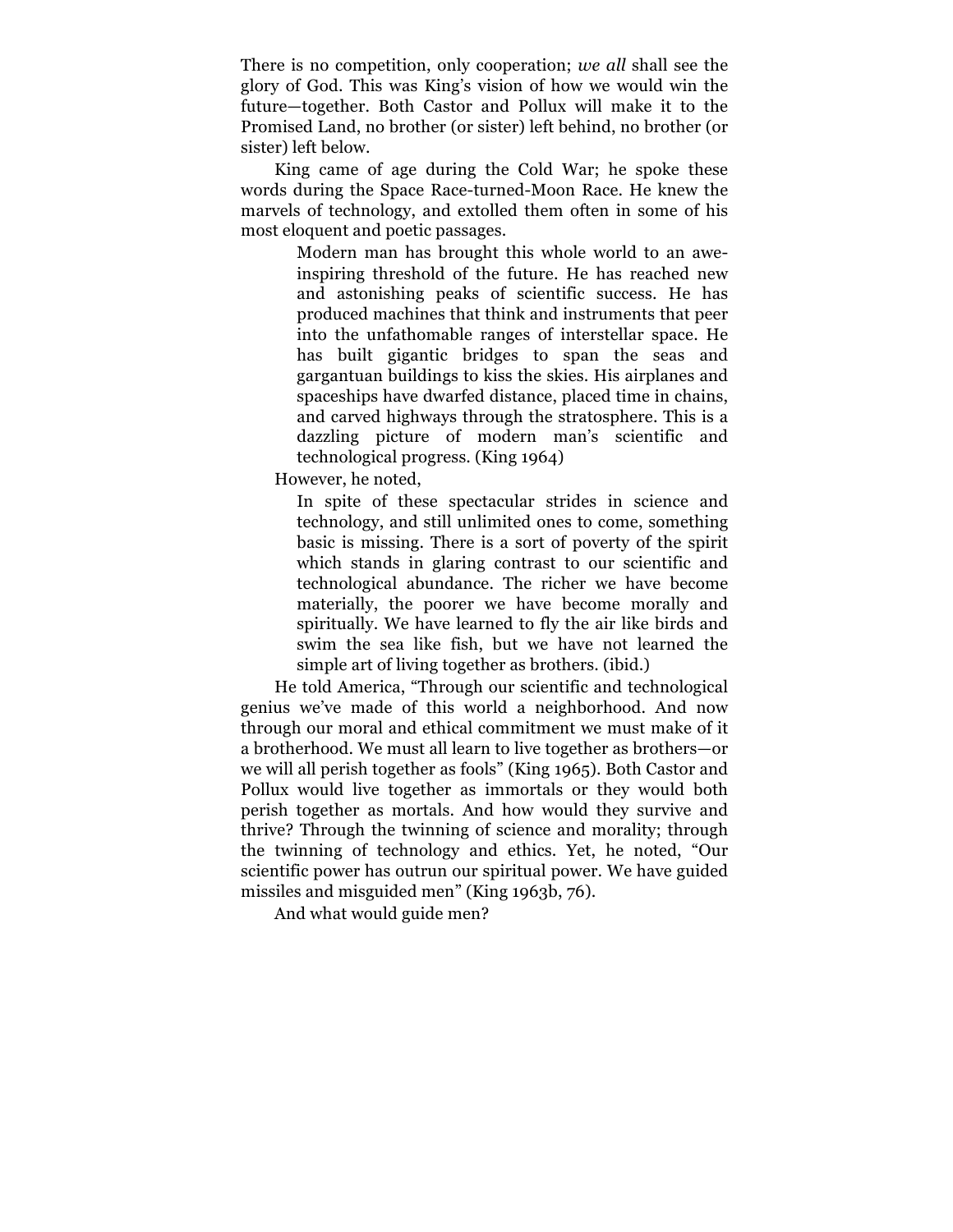Each of us lives in two realms, the internal and the external. The internal is that realm of spiritual ends expressed in art, literature, morals, and religion. The external is that complex of devices, techniques, mechanisms, and instrumentalities by means of which we live. . . . There is always a danger that we will permit the means by which we live to replace the ends for which we live, the internal to become lost in the external. (King 1963b, 70)

Stated another way, we have allowed the external means of technology to overcome the internal ends expressed in the humanities, through art, literature, morals, religion, philosophy, history, and language. King admonished us not be misguided and believe "Technology shall overcome one day." Our humanity must run as fast as our technology, if not faster.

> We have allowed the means by which we live to outdistance the ends for which we live. So much of modern life can be summarized in that arresting dictum of the poet Thoreau: "Improved means to an unimproved end." This is the serious predicament, the deep and haunting problem confronting modern man. . . When the "without" of man's nature subjugates the "within," dark storm clouds begin to form in the world. (King 1964)

King had lived through dark storm clouds, the mushroom clouds of Hiroshima and Nagasaki that forever stain America's soul. With its insatiable need to be first, America dropped the twin bombs, slam-dunks from the sky, and the innocuouslynamed teammates Fat Man and Little Boy changed the game forever, causing us to question what is offense, and what is defense.

Though Fat Man and Little Boy had many sperm donors, they were the main prodigy of scientist Robert Oppenheimer. Oppenheimer, Algis Valiunas argued in his essay "The Agony of an Atomic Genius," was caught in a strange time period where the definition of a scientist was changing.

Under Vannevar Bush [the M.I.T. engineer who sold the Manhattan Project to President Roosevelt], the scientist as the enlightened keeper of cultural ideals and an equal partner with military and political leaders was replaced by a new conception of the scientist as a mere technician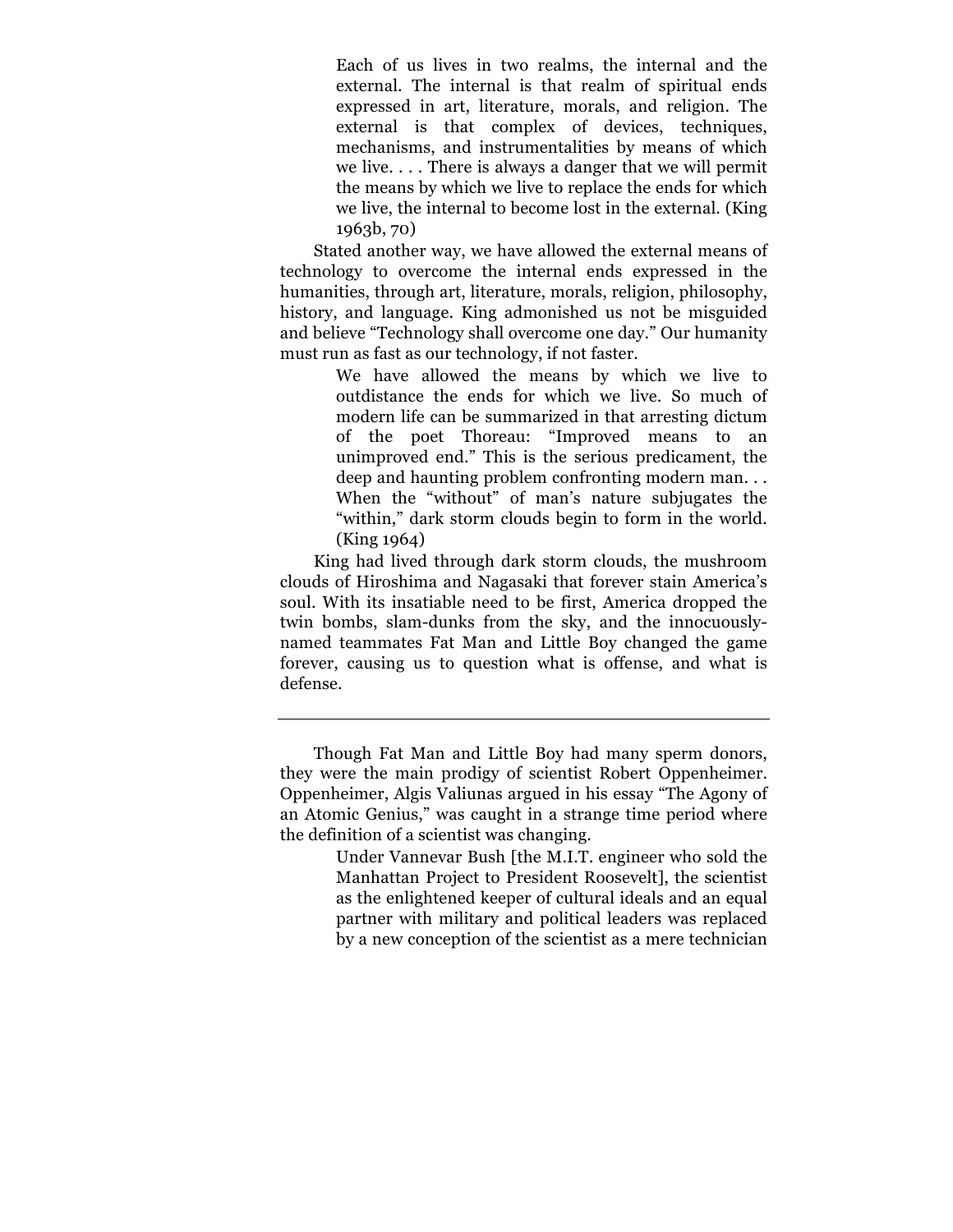of physical processes, an employee working under orders at the bottom of a bureaucratic hierarchy. (Valiunas 2006)

"The enlightened keeper of cultural ideas"—in other words, the humanitarian—was replaced by "the scientist as a mere technician . . . an employee" doing work for hire. Whereas scientists were once "revered as white knights consecrated to the cosmopolitan ideals of perpetual peace, [and] rapturous discovery in the name of humankind," increasingly their discoveries were commissioned by the nation-state, in the name of the nation-state, which was synonymous with the military. At first, Valiunas reported, Oppenheimer was not eager to give his intelligence over to the war effort, but for various "tangled and complex" reasons of his own, including a partly egoic, partly humanitarian desire to win honor and renown to his name for having made the weapon that would save civilization, Oppenheimer turned over his knowledge to his nation. His twin sons Fat Man and Little Boy live in infinity, while they rendered one hundred thousand times as many of God's children instantly finite (Valiunas 2006).

Before his sons were unleashed, Oppenheimer wrote in a letter to a friend, "I have a lot more misgivings even than you ever had about what will come of all this; but even so I think surely if I were asked to do a job I could do really well and that needed doing I'd not refuse. I'd worry a lot, perhaps even more than you. But we worry anyway" (quoted in Valiunas 2006). In his inner struggle between the scientist as humanitarian and technician, Oppenheimer as the dutiful and proficient employee won out.

Oppenheimer was by all accounts a conflicted man, both proud of what his intellectual power produced, yet horrified by the ends it had been put to, even as he must have known the probability that his means would be put to that end. After the bombs were dropped, he kept repeating of the Japanese victims, "Those poor little people, those poor little people." His pride gave way to terrible guilt and despair, and when he later met President Truman, he said, "Mr. President, I feel I have blood on my hands." According to legend, Truman handed him a handkerchief and asked him if he would like to wipe his hands. After Oppenheimer left, Truman called him a "cry-baby scientist" and "insisted that nuclear war be conducted without tears" (Valiunus 2006).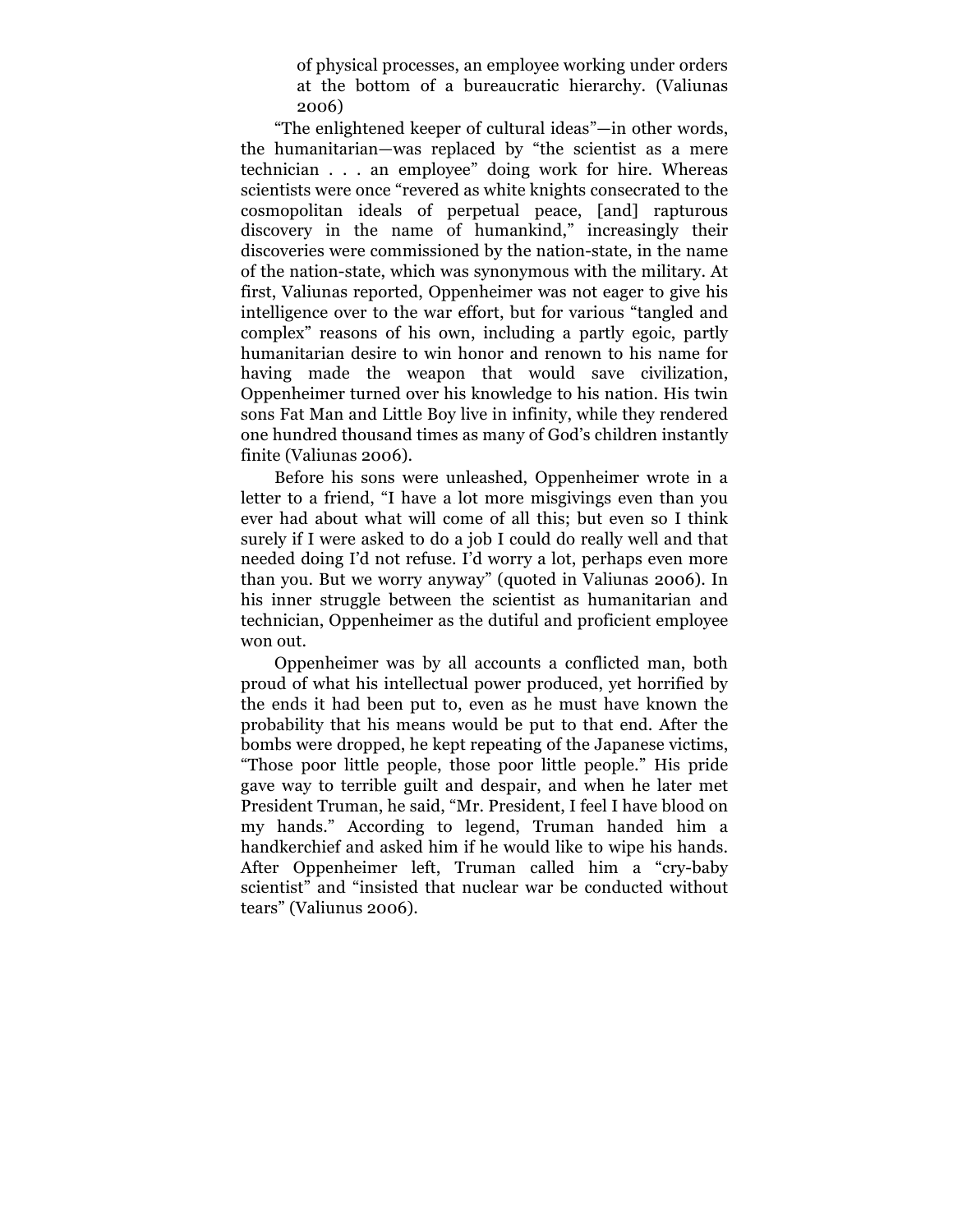Oppenheimer spoke out during his life about the bomb. In an address to the American Philosophical Society, he stated, "We have made a thing, a most terrible weapon, that has altered abruptly and profoundly the nature of the world . . . a thing that by all the standards of the world we grew up in is an evil thing. And by so doing . . . we have raised again the question of whether science is good for man" (quoted in Valiunus 2006).

We can argue about whether the atom bomb saved more lives than it cost; we can argue about whether the threat of nuclear annihilation has ultimately been good for the world, making all wars since World War II relatively tame by comparison in terms of loss of life. What we can't argue, however, is that science is always good for man, that technological advances are always good for humanity. Horrible experiments have been done in the name of science; horrible results have been wrought in the name of technology. C. G. Jung, in his essay "The Effect of Technology on the Human Psyche" wrote, "Considered on its own merits, as a legitimate human activity, technology is neither good nor bad, neither harmful nor harmless. Whether it be used for good or ill depends entirely on man's own attitude" (Jung 1949, 615). This calls to mind Kennedy's statement that "technology has no conscience of its own. Whether it will become a force for good or ill depends on man" (Kennedy) and Albert Einstein's acknowledgement that "technological progress is like an axe in the hands of a pathological criminal" (Einstein 1946).

Inside of the conscience of its creator, the atom bomb had become a force for ill (Oppenheimer came to believe that Japan was ultimately already a defeated enemy), and he was wracked with guilt and despair that grew deeper over time. Valiunas writes,

> Years later he would remember thinking to himself as he saw the towering cloud of the blast, "Now I am become death, the destroyer of worlds"—a quotation from his beloved *Bhagavad Gita*, in which the god Vishnu exhorts Prince Arjuna to do his duty and pursue martial greatness. This quotation would be enshrined as Oppenheimer's signature line, and as the expression of inconsolable regret. (Valiunus 2006)

The fact that Oppenheimer was able to feel regret came in part from his studies of the humanities, which he combined with his study of science. He learned Sanskrit so he could read the classic Indian religious literature, searching for wisdom that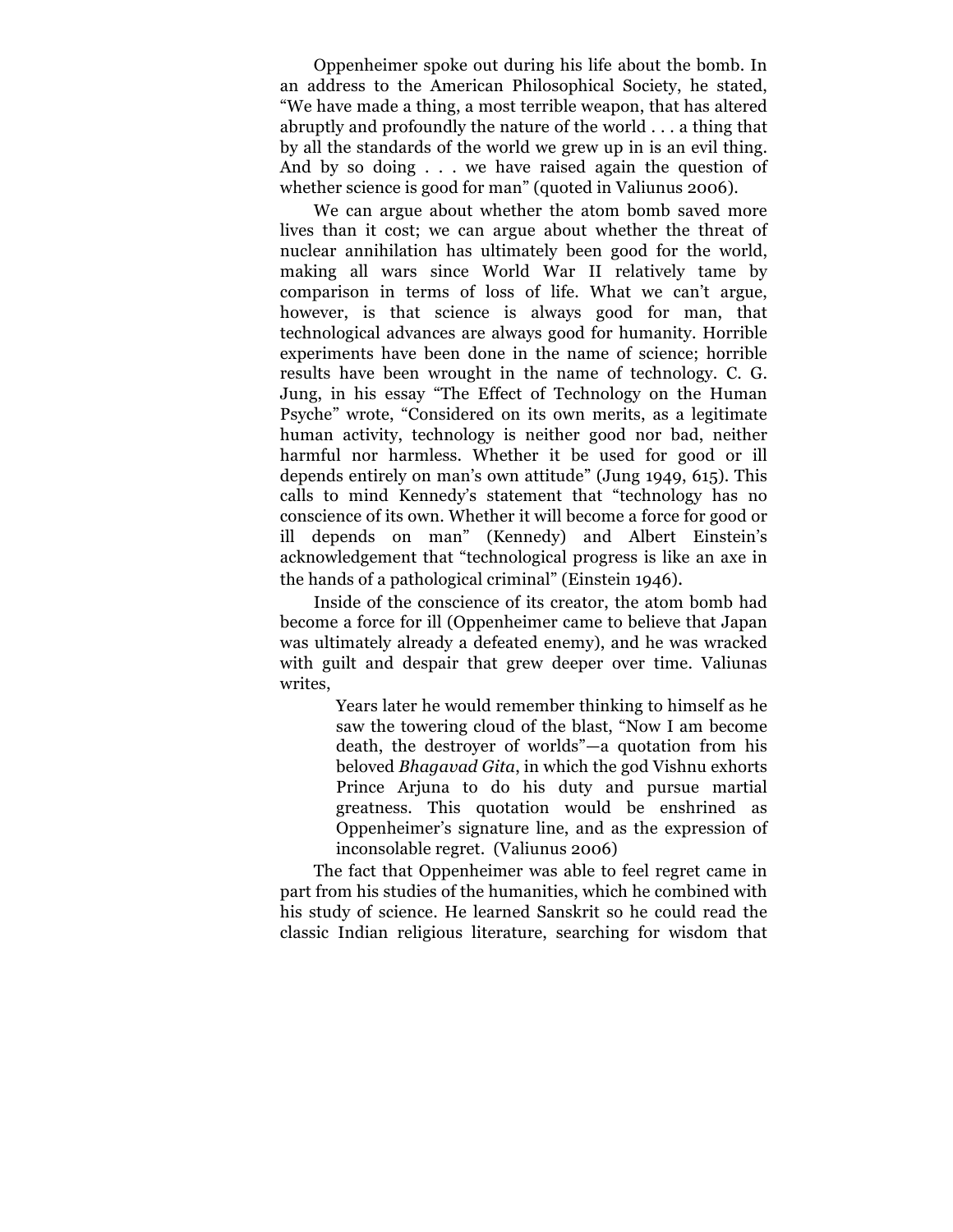values-neutral science couldn't provide him (Valiunas 2006). He was critiqued for this by some in the scientific community, as if it were a weakness. American physicist and Nobel laureate Isidor Isaac Rabi stated, "In some respects Oppenheimer was overeducated in those fields that lie outside the scientific tradition, such as his interest in religion, in the Hindu religion in particular, which resulted in a feeling for the mystery of the universe that surrounded him almost like a fog" (quoted in ibid).

This statement is both fascinating and frightening, suggesting that any education in the humanities is "overeducation" to the scientist, likely to cause a foggy mind. Einstein disagreed. He wrote,

> It is not enough to teach a man a specialty. Through it he may become a kind of useful machine, but not a harmoniously developed personality. It is essential that the student acquire an understanding of and a lively feeling for values. He must acquire a vivid sense of the beautiful and of the morally good. . . . He must learn to understand the motives of human beings, their illusions and their sufferings, in order to acquire a proper relationship to individual fellow men and to the community. (Einstein 1954)

And where are these qualities developed, acquired, learned? Through an education in the humanities. Depth psychologist C. G. Jung noted the importance of a balanced education as well. He wrote, "The technologist has something of the same problem as the faculty worker. Since he has to do mainly with mechanical factors, there is a danger of his other mental capacities atrophying." His recommendation was to create "Humanistic Faculties" in the polytechnic institutions (Jung 1949, 615). Twin a technological education with one in the humanities.

I hear Einstein's call for us to acquire a proper relationship to others in the community when I hear Obama's speech, and I can't believe that snatching the future out of everyone else's hands is a proper relationship. Nor will teaching everyone to be math and science specialists make us into Einstein's harmoniously developed personalities. I can't accept that the goal of our education should be to win the future, to "outinnovate, out-educate, and out-build the rest of the world," in Obama's words (Obama 2011). Instead, I adhere to Martin Luther King, Jr.'s definition of the goal of education.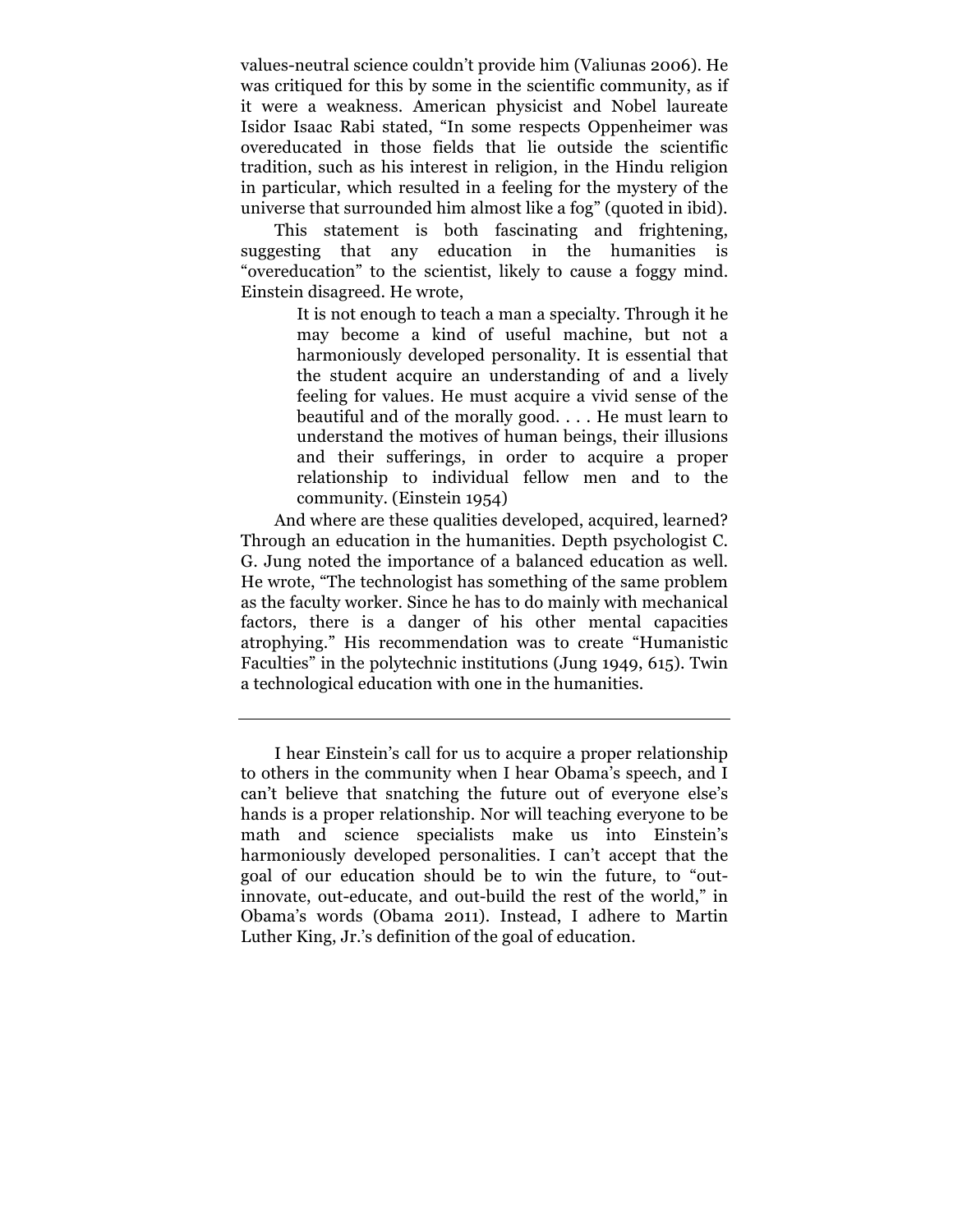We must remember that intelligence is not enough. Intelligence plus character—that is the goal of true education. The complete education gives one not only power of concentration, but worthy objectives upon which to concentrate. The broad education will, therefore, transmit to one not only the accumulated knowledge of the race but also the accumulated experience of social living. (King 1963b)

The humanities hold "the accumulated experience of social living," while technology, standing on the twin legs of math and science, holds" the accumulated knowledge of the race." America does not need to be the master race, nor does it need to win the race; I would prefer it to hold court as a team player. On the backs of the shirts of the players on King's team are Intelligence and Character. Technology in brotherhood with the humanities can increase both our national intelligence and our national character, and in turn make the international community a much nicer neighborhood in which to live. The humanities are the limbs of education that grow the soul, express the spirit, and contain the repository of human wisdom, the storehouse of our grand experiment in social living, offering a place to discuss the ends for which we live. In the humanities reside the big questions—what makes life worth living? What values should shape the life of the individual and the life of the nation?—and in the humanities we learn the critical thinking tools we need to engage the questions and begin to discern, articulate, and apply our answers. Technology may be the two legs we stand upon, but the humanities are our two arms, able to reach out and transform a neighborhood into a brotherhood. We will all win the future if we let both have their place in the stars.

No brother left behind, no sister left below.



The constellation of Gemini

## **REFERENCES**

Cuban, Larry. 2001. "The Open Classroom." *Education Next* 23 (Oct.).

http//educationnext.org/theopenclassroom, accessed 20 September 2011.

Education Week. 2004. "No Child Left Behind." *Education Week,* 4 August. <http://www.edweek.org/ew/issues/nochild-left-behind/>. Accessed 17 August 2011.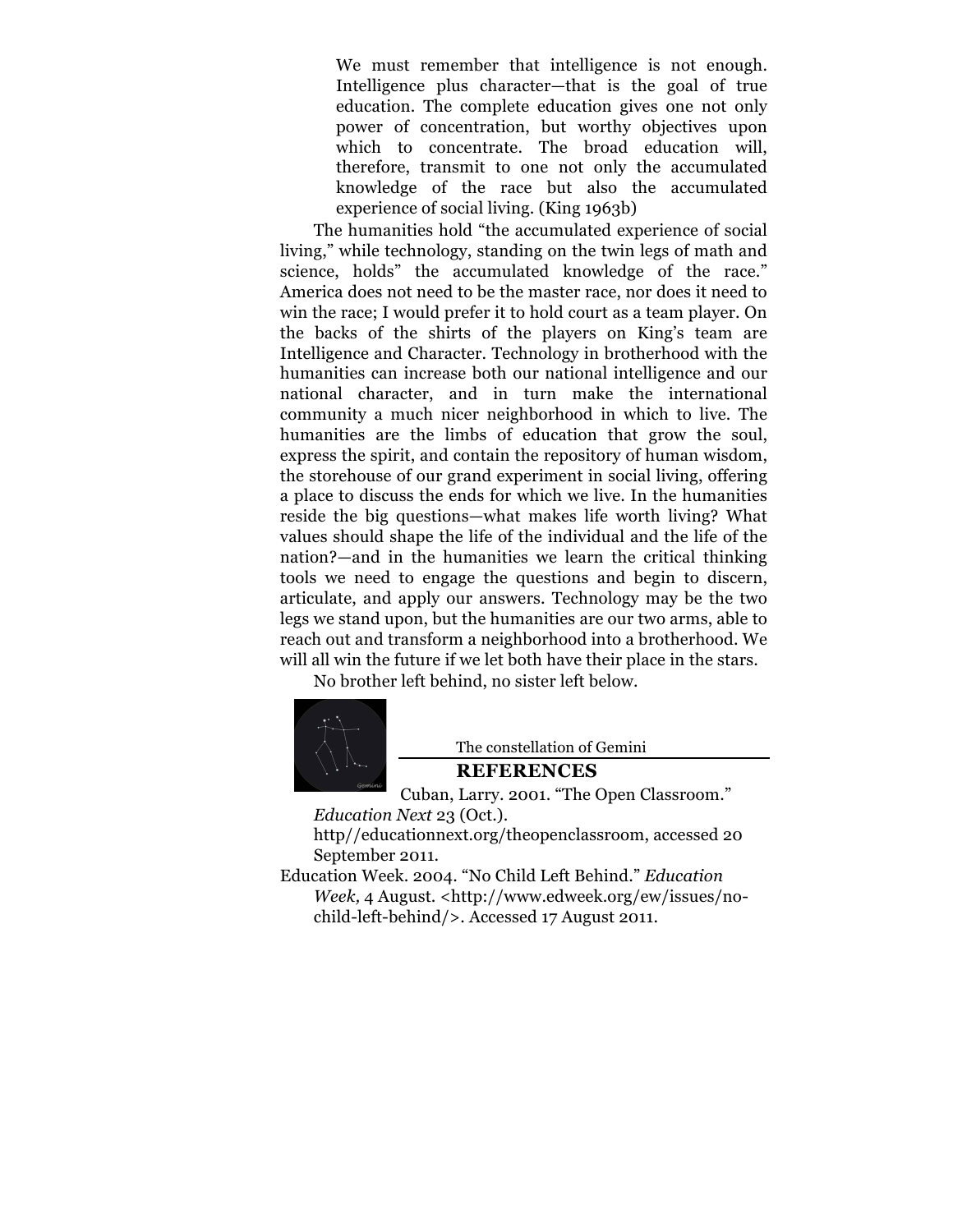Einstein, Albert. 1946. Albert Einstein to Raymond Benenson, 31 January 1946. Reprinted in *The Ultimate Quotable Einstein.* Ed. Alice Calaprice. Princeton: Princeton U Press, 2011. 397.

———. 1952. "Education for Independent Thought." *New York Times,* 5 Oct. 1952. Republished in Einstein, *Ideas and Opinions: Based on Mein Weltbild.* New York: Crown Publishers, 1954.

Jung, C. G. 1949. "The Effect of Technology on the Human Psyche." *The Symbolic Life: Miscellaneous Writings.* Princeton: Princeton U Press, 1949. 614-615.

Kennedy, John F. 1962. "John F. Kennedy Moon Speech—Rice Stadium." 12 Sept. 1962.

<http://er.jsc.nasa.gov/seh/ricetalk.htm>. Accessed 4 June 2011.

King, Martin Luther, Jr. 1963a. "I Have a Dream." 28 August 1963. The Avalon Project: Documents in Law, History, and Diplomacy.

<http://avalon.law.yale.edu/20th\_century/mlk01.asp>. Accessed 7 January 2012.

- ——. 1963b. "The Man Who Was a Fool." *Strength to Love.*  Philadelphia: Fortress Press, 1963. 69-76.
- ———. 1964. "Nobel Lecture." 11 December 1964. Nobelprize.org.

<http://www.nobelprize.org/nobel\_prizes/peace/laureates /1964/king-lecture.html>. Accessed 15 November 2011.

———. 1965. "Remaining Awake Through a Great Revolution." June 1965. Oberlin College Archives.

<http://www.oberlin.edu/external/EOG/BlackHistoryMon th/MLK/CommAddress.html>. Accessed 15 November 2011.

NASA. 2000. "Project Gemini." 25 August.

<http://science.ksc.nasa.gov/history/gemini/gemini.html> . Accessed 9 June 2011.

———. 2010. "Sputnik and the Dawn of the Space Age."10 October. <http://history.nasa.gov/sputnik/>. Accessed 4 June 2011.

———. N.d. "Project Apollo: A Retrospective Analysis." <http://history.nasa.gov/Apollomon/Apollo.html>. Accessed 5 June 2011.

Obama, Barack. 2011. "Remarks by the President in State of the Union Address." 12 June 2011. The White House: President Barack Obama. <http://www.whitehouse.gov/the-press